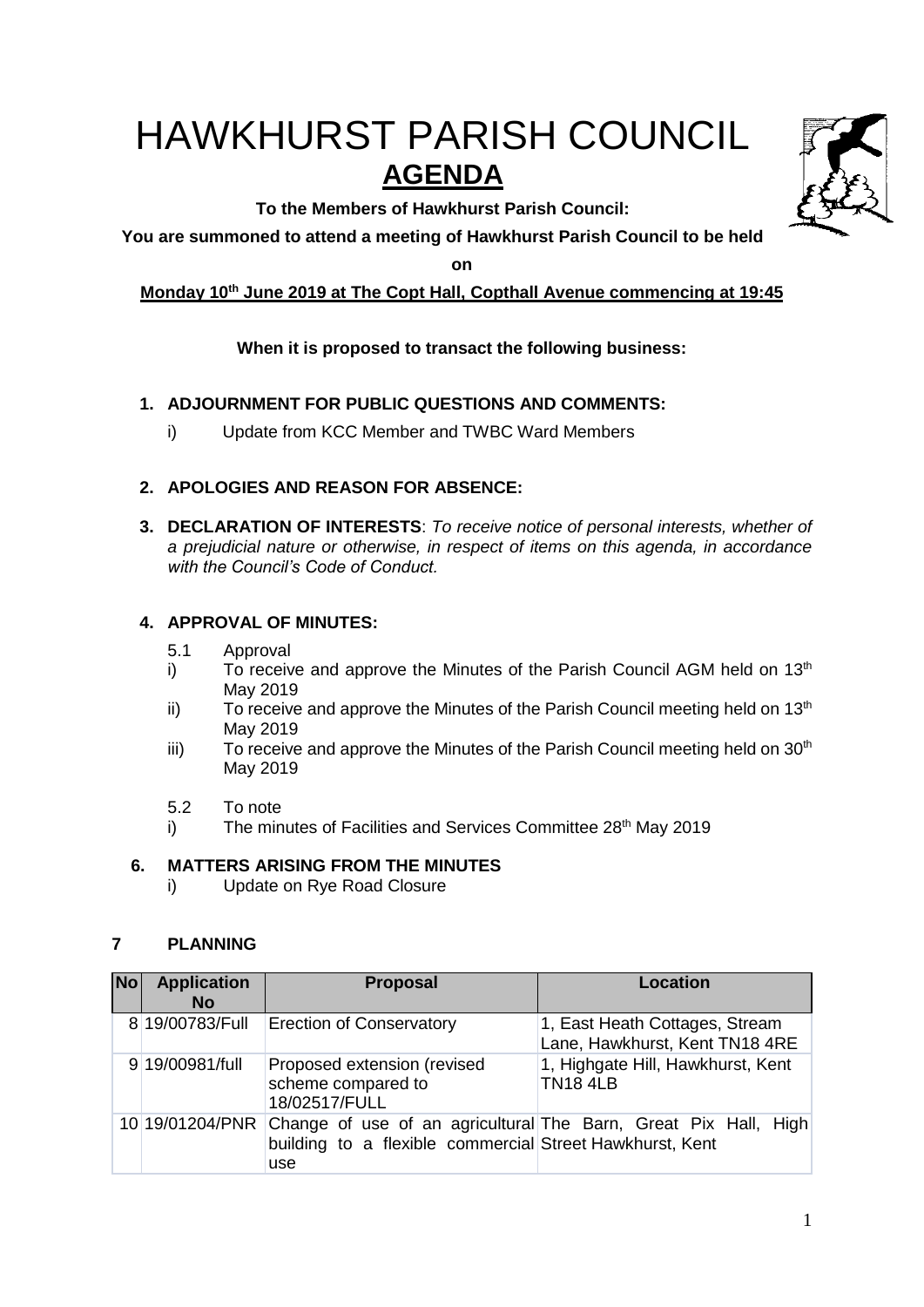|                             | 11 19/01165/FULL Variation of condition 2 approved Tubslake Farm, Water<br>plans<br>of<br>alterations to previously approved<br>design for the replacement dwelling<br>including angle of main roof and<br>single storey element, height and<br>depth of porch and overall eaves<br>height                                                                | lane,<br>15/504959/FULL - Hawkhurst, TN18 5AP                                                                                  |
|-----------------------------|-----------------------------------------------------------------------------------------------------------------------------------------------------------------------------------------------------------------------------------------------------------------------------------------------------------------------------------------------------------|--------------------------------------------------------------------------------------------------------------------------------|
|                             | 12 19/00483/FULL Erection of side extension                                                                                                                                                                                                                                                                                                               | 12 Wellington Cottages,<br>Hawkhurst, Kent TN18 5EL                                                                            |
|                             | 13 19/01271/FULL Demolition of existing dwelling and<br>erection of 43 retirement living<br>apartments with associated<br>communal facilities, access,<br>parking and landscaping<br>(resubmission of application<br>18/02767/FULL)                                                                                                                       | The White House, Highgate Hill,<br>Hawkhurst Kent TN18 4LB                                                                     |
| 14 19/00945/FULL Demolition | of<br>extension and porch, erection of TN18 4HU<br>rear extension, porch front and rear<br>roof extensions                                                                                                                                                                                                                                                | existing rear 15, Fieldways, Hawkhurst, Kent                                                                                   |
| 15 19/01239/TPO             | metres                                                                                                                                                                                                                                                                                                                                                    | Trees Lime(T1) Lift canopy to 5 Queens Head Hotel, Rye Road,<br>Hawkhurst Kent TH18 4EY                                        |
|                             | permission<br>(demolition of existing side and rear<br>extensions and erection of 2 no2<br>bed dwellings with relocation of<br>vehicular access)<br>Condition<br>$\overline{2}$<br>(change of design, drawing number<br>to be changed)                                                                                                                    | 16 19/01446/FULL Variation of condition 2 of planning Land Adjacent to Belgrave Wood<br>18/00500/Full bury Road Hawkhurst Kent |
| 17 19/01313/OUT             | and scale reserved – Creation of Hawkhurst Kent TN18 5AD<br>nine dwellings to replace existing<br>buildings and structures associated<br>with the former nursery and current<br>B8 (storage and distribution) use,<br>including the use of the existing<br>access and provision of 15m buffer<br>zone for the protection of adjoining<br>ancient woodland | Outline (appearance, landscaping High Banks Nursery, Slip Mill Lane,                                                           |
|                             | 18 19/01224/FULL Conversation of existing building All<br>(former church) to residential use, Hawkhurst, Kent TN18 4EY<br>comprising of five new dwellings<br>consisting<br>four<br>triplex<br>οf<br>maisonettes, and one tower house<br>along with associated parking.                                                                                   | Rd,<br>Saints<br>Church,<br>Rye                                                                                                |

# 8 **MATTERS FOR FURTHER DISCUSSION:**

- 8.1 Updated Standing Orders and Code of Conduct 2019 on file.
- 8.2 Updated Financial Regulations 2019 on file